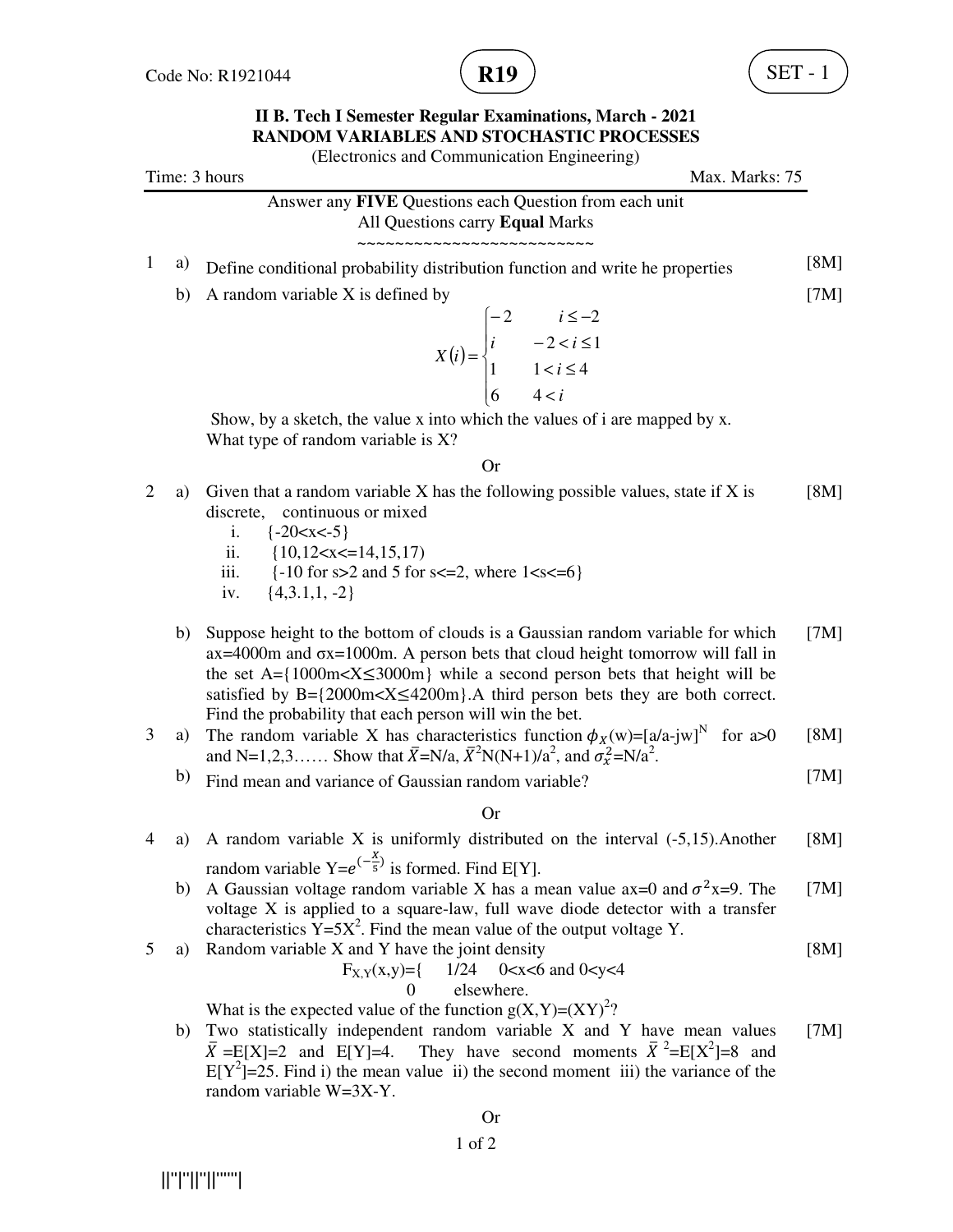6 a) For the two random variable X and Y:



**R19**  
\n
$$
\delta(y)+0.1\delta(x)\delta(y-2)+0.4\delta(x-1)\delta(y+2)
$$
\n[8M]  
\n
$$
+0.2\delta(x-1)\delta(y-1)+0.5\delta(x-1)\delta(y-3)
$$

 $+0.2\delta(x-1)\delta(y-1) +0.5\delta(x-1)\delta(y-3)$  Find: i) the correlation, ii) the covariance, iii) the correlation coefficient of X and Y and iv) are X and Y either uncorrelated or orthogonal?

 $F_{X,Y}(x,y)=0.15\delta(x+1)\delta(y)+0.1\delta(x)\delta(y)+0.1\delta(x)$ 

b) Gaussian random variable  $X_1$  and  $X_2$  for which  $\overline{X}_1 = 2, \sigma_{X_1}^2 = 9, \overline{X}_2 = -1, \sigma_X^2 = 4$  and C<sub>X1X2</sub>=-3 are transformed to new random variable Y<sub>1</sub> and Y<sub>2</sub> according to Y<sub>1</sub>=- $X_1+X_2$ ,  $Y_2=-2X_1-3X_2$ . Find i) $\sigma_{Y_1}^2$  ii) $\sigma_{Y_2}^2$  iii) C<sub>Y1Y2</sub>. [7M]

- 7 a) Let X (*t*) be a stationary continuous random process that is differentiable. Denote its time derivative by  $\dot{X}(t)$ . Show that  $E\left(\dot{X}(t)\right) = 0$ .  $\left[\dot{\dot{X}}(t)\right]$ l  $E\left(\begin{array}{c}\bullet\\ X\end{array}\right)$ [8M]
	- b) Given the random process by  $X(t)=A \cos(w_0t) + B \sin(w_0t)$ Where  $w_0$  is a constant, and A and B are uncorrelated zero mean random variables having different density functions but the same variance ,show that X(t) is wide sense stationary but not strictly stationary. [7M]

Or

| 8 | a) | A random process is defined by $X(t) = A$ , where A is a continuous random<br>variable uniformly distributed on $(0, 1)$ . Determine the form of the sample<br>functions, classify the process | [8M]  |
|---|----|------------------------------------------------------------------------------------------------------------------------------------------------------------------------------------------------|-------|
|   | b) | Define ergodic random proven? Explain with example.                                                                                                                                            | 7M    |
| 9 | a) | Drive the Wiener-Khintchine relation.                                                                                                                                                          | [10M] |
|   | b) | What is Mean value of System Response for Random Signal Response of Linear<br>Systems.                                                                                                         | [5M]  |
|   |    | $\alpha$                                                                                                                                                                                       |       |

10 A Random signal X(t) of PSD of  $\frac{N_0}{2}$  is applied on an LTI system having impulse response  $h(t)$ . If  $Y(t)$  is output, find (i)  $E[Y^2(t)]$  (ii)  $R_{XY}(\tau)$  (iii)  $R_{YX}(\tau)$  (iv)  $R_{YY}(\tau)$ . [15M]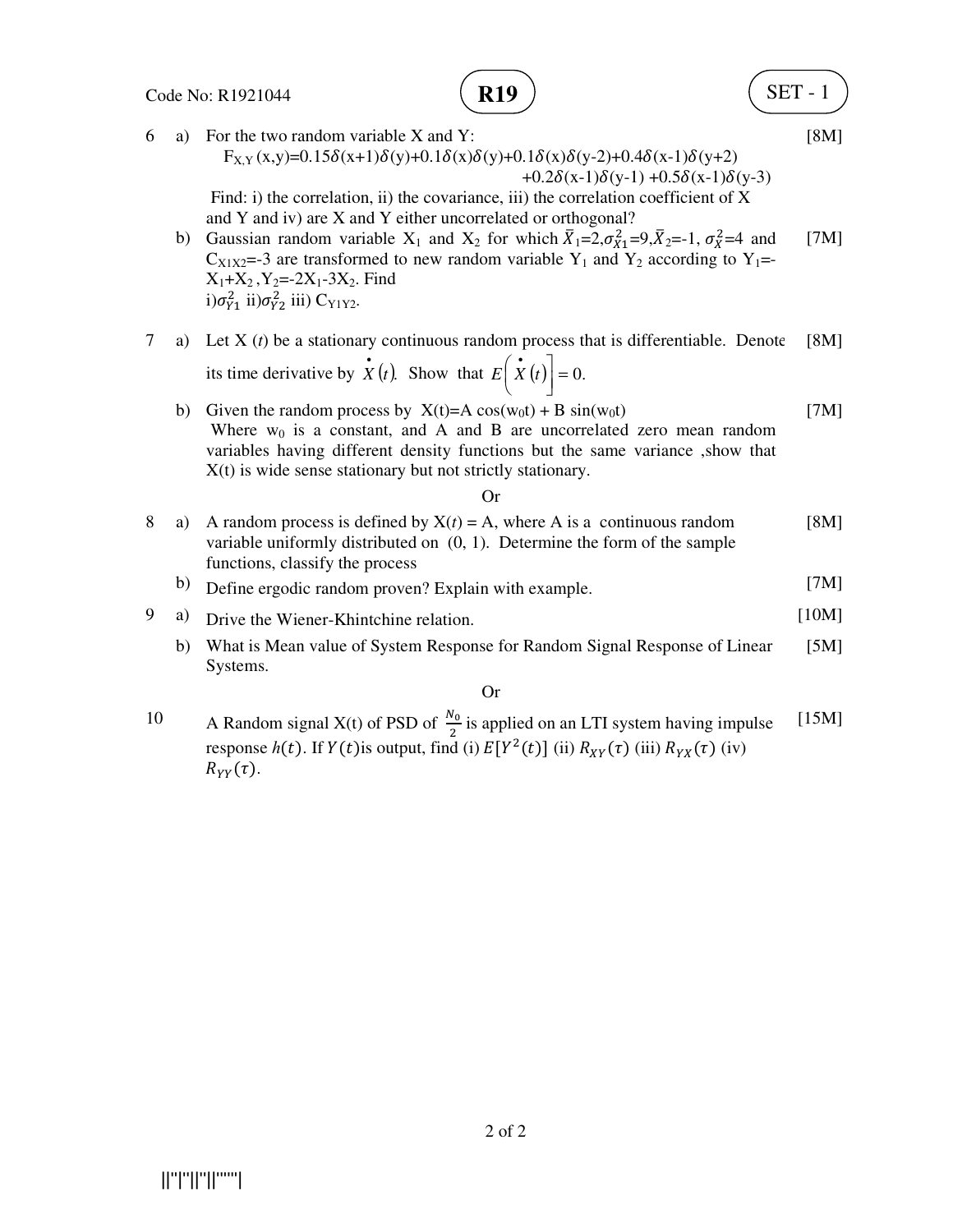

(Electronics and Communication Engineering)

| Time: 3 hours<br>Max. Marks: 75 |    |                                                                                                                                                                                                                                                                                                                                                                                                                                                                       |      |
|---------------------------------|----|-----------------------------------------------------------------------------------------------------------------------------------------------------------------------------------------------------------------------------------------------------------------------------------------------------------------------------------------------------------------------------------------------------------------------------------------------------------------------|------|
|                                 |    | Answer any FIVE Questions each Question from each unit<br>All Questions carry Equal Marks<br>~~~~~~~~~~~~~                                                                                                                                                                                                                                                                                                                                                            |      |
| 1                               | a) | Define Random variable? List out the properties of Distribution Function                                                                                                                                                                                                                                                                                                                                                                                              | [8M] |
|                                 | b) | A random variable X is known to be Poisson with $b=0$<br>Plot the density and distribution functions for this random variable.<br>What is the probability of event $\{0 \le X \le 5\}$                                                                                                                                                                                                                                                                                | [7M] |
|                                 |    | <b>Or</b>                                                                                                                                                                                                                                                                                                                                                                                                                                                             |      |
| $\overline{2}$                  | a) | Explain Gaussian random variable with neat sketches?                                                                                                                                                                                                                                                                                                                                                                                                                  | [8M] |
|                                 | b) | For the gaussian density function of $ax=0$ and $\sigma x=1$ , show that<br>$\int_{-\infty}^{\infty} x f x(x) dx = a x$                                                                                                                                                                                                                                                                                                                                               | [7M] |
| 3                               | a) | A random variable X is uniformly distributed on the interval $(-\pi/2, \pi/2)$ .<br>is transformed to the new random variable $Y = T(X) = a \tan(X)$ , where $a > 0$ .<br>Find the probability density function of Y.                                                                                                                                                                                                                                                 | [8M] |
|                                 | b) | Show that characteristics function of a random variable having the binomial<br>density function is $\Phi(w) = [1-p+p e^{jw}]^N$ .                                                                                                                                                                                                                                                                                                                                     | [7M] |
|                                 |    | <b>Or</b>                                                                                                                                                                                                                                                                                                                                                                                                                                                             |      |
| $\overline{4}$                  | a) | A random variable X has $\bar{X}$ =-3, $\bar{X}^2$ =11 and $\sigma_X^2$ =2. For a new random variable<br>$Y = 2X - 3$ ,<br>$\text{iii)}\overline{Y}^2$ $\text{iii)}\sigma_Y^2$ .                                                                                                                                                                                                                                                                                      | [8M] |
|                                 | b) | Find: $i)\overline{Y}$                                                                                                                                                                                                                                                                                                                                                                                                                                                | [7M] |
| 5                               | a) | For the poisson random variable show that mean and variance is same<br>Two gaussian random variables X and Y have variances $\sigma_X^2 = 9$ and $\sigma_Y^2 = 4$<br>respectively and correlation coefficient $\rho$ . It is known that a coordinate rotation<br>by angle $-\pi/8$ results in new random variable Y <sub>1</sub> and Y <sub>2</sub> that are uncorrelated.<br>What is $\rho$ ?                                                                        | [8M] |
|                                 | b) | Two random variables X and Y are defined by $\bar{X}=0, \bar{Y}=1, \bar{X}^2=2, \bar{Y}^2=4$ and R <sub>XY</sub> =-<br>Two random variable W and U are: W=2X+Y, U=-X-3Y. Find<br>2.<br>$\bar{W}, \bar{U}, \bar{W}^2, \bar{U}^2, \mathrm{R}_{\mathrm{WU}, \sigma_X^2, \sigma_Y^2}$                                                                                                                                                                                     | [7M] |
|                                 |    | <b>Or</b>                                                                                                                                                                                                                                                                                                                                                                                                                                                             |      |
| 6                               | a) | Random variable X and Y have the joint density function<br>$F_{X,Y}(x,y)=\{(x+y)^2/40 -1 < x < 1 \text{ and } -3 < y < 3\}$<br>$\overline{0}$<br>elsewhere.                                                                                                                                                                                                                                                                                                           | [8M] |
|                                 | b) | i) find all the second order moments of X and Y<br>ii) what are variances of X and Y.<br>iii) What is the correlation coefficient?<br>Two gaussian random variables X and Y are variances $\sigma_{X}^{2} = 4$ and $\sigma_{Y}^{2} = 9$<br>respectively and correlation coefficient $\rho$ . It is known that a coordinate rotation<br>by angle - $\pi/4$ results in new random variable Y <sub>1</sub> and Y <sub>2</sub> that are uncorrelated.<br>What is $\rho$ ? | [7M] |

 $\label{eq:1} \begin{split} |||^{n}||^{n}||^{n}||^{n}||^{n} \end{split}$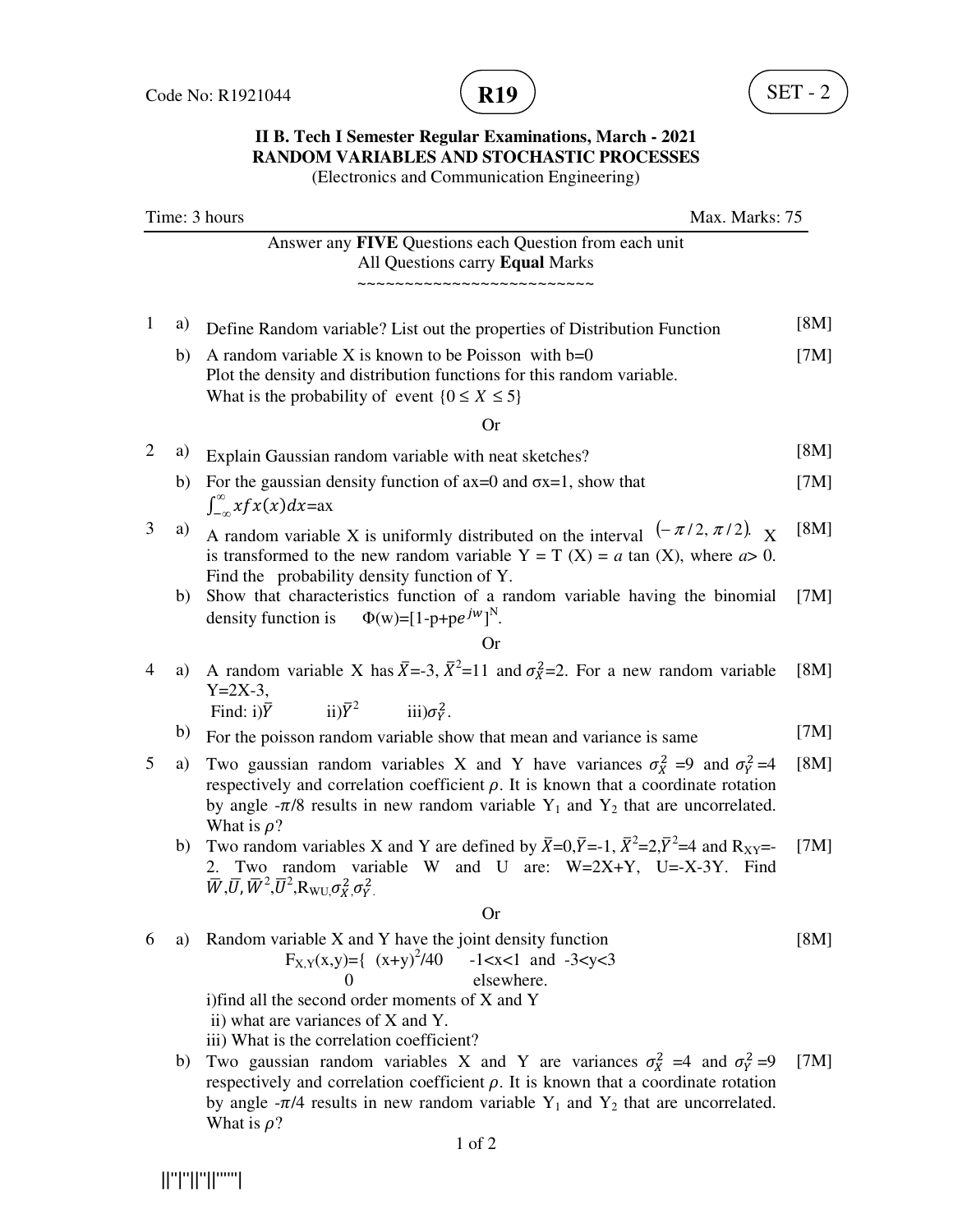

$$
\mathbf{R19} \quad \begin{pmatrix} \text{SET - 2} \\ \text{10} \end{pmatrix}
$$

- 7 a) Write the properties of Autocorrelation Function of Random Process [6M]
	- b) A Gaussian random process is known to be a WSS process with mean  $\bar{X} = 4$ and  $R_{XX}(\tau) = 25e^{-3|\tau|}$  where  $\tau = \frac{|t_k - t_i|}{2}$  $\frac{-\epsilon_{\iota}}{2}$  and i,k=1,2. Find joint Gaussian density function? [9M]

Or

- 8 a) What is wide-sense stationary random process and explain with example [8M]
	- b) Define Random Process and classify it. [7M]
- 9 a) A random process had the power density spectrum [8M]

$$
S(\omega) = \frac{6\omega^2}{1 + \omega^4}
$$

Find the average power in the process

b) Assume  $X(t)$  is a wide sense stationary process with non zero mean value. show that [7M]

$$
s_{xx}(\omega)=2\pi \bar{X}^2\delta(\omega)+\int_{-\infty}^{\infty}C_{xx}(\tau)e^{-j\omega\tau}d\tau
$$

where  $C_{xx}(\tau)$  is the auto covariance function of X(t).

Or

- 10 a) Derive the relationship between Cross-Power Density Spectrum and Cross-Correlation Function. [8M]
	- b) Explain Band pass Processes with Properties. [7M]

||''|''||''||''''''|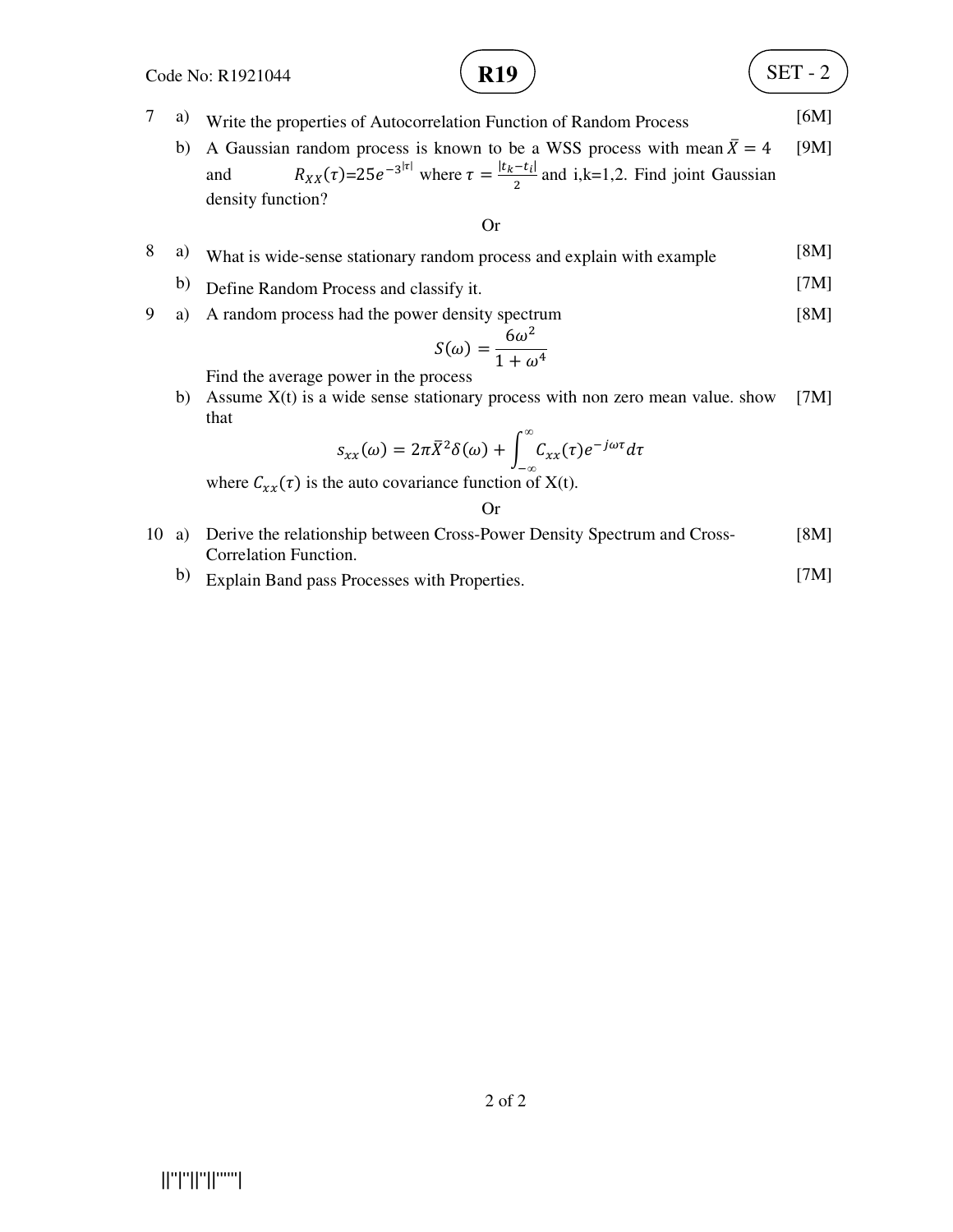

(Electronics and Communication Engineering)

| Time: 3 hours<br>Max. Marks: 75 |    |                                                                                                                                                                                                                                                                                                                                    |       |
|---------------------------------|----|------------------------------------------------------------------------------------------------------------------------------------------------------------------------------------------------------------------------------------------------------------------------------------------------------------------------------------|-------|
|                                 |    | Answer any FIVE Questions each Question from each unit<br>All Questions carry Equal Marks                                                                                                                                                                                                                                          |       |
| $\mathbf{1}$                    | a) | Define Density Function? List out the properties of Density Function                                                                                                                                                                                                                                                               | [8M]  |
|                                 | b) | Gaussian random voltages X for which $a_x = 0$ and $\sigma_x = 4.2V$ appears across a<br>100- $\Omega$ resistor with power rating of 0.25W. What is the probability that the voltage<br>will cause an instantaneous power that exceeds the resistor's rating?                                                                      | [7M]  |
| 2                               | a) | <b>Or</b><br>Define Poisson Random variable? What type of applications it will suitable and                                                                                                                                                                                                                                        | [8M]  |
|                                 | b) | give the relationship between Poisson and Binomial Random variable.<br>For the Gaussian density function of $ax=0$ and $\sigma x=1$ , show that                                                                                                                                                                                    | [7M]  |
|                                 |    | $\int_{0}^{\infty} (x - ax)^2 f x(x) dx = \sigma x^2$                                                                                                                                                                                                                                                                              |       |
| 3                               | a) | Explain about Transformation of random variable                                                                                                                                                                                                                                                                                    | [8M]  |
|                                 | b) | For the binomial density function, show that $E[X] = Np$ and variance = $Np(1-p)$                                                                                                                                                                                                                                                  | [7M]  |
|                                 |    | <b>Or</b>                                                                                                                                                                                                                                                                                                                          |       |
| 4                               | a) | Find the mean, variance from moment generation function of uniform distribution?                                                                                                                                                                                                                                                   | [8M]  |
|                                 | b) | A random variable X can have values $-4$ , $-1,2,3,4$ each with probability 1/5. Find:<br>i) the density function ii) the mean iii) the variance of the random variable $Y=3X^2$ .                                                                                                                                                 | [7M]  |
| 5                               | a) | Define Marginal density function? Find the Marginal density functions of below<br>joint density function.                                                                                                                                                                                                                          | [8M]  |
|                                 |    | $f_{XY} = \frac{1}{12} u(x) u(y) e^{-x/3} e^{-y/4}$                                                                                                                                                                                                                                                                                |       |
|                                 | b) | Two random variables having joint characteristic function<br>$\phi_{XY}(\omega_1, \omega_2)$ =exp(-2 $\omega_1^2$ -8 $\omega_2^2$ ). Find moment's m <sub>10</sub> , mo <sub>1</sub> , m <sub>11</sub> ?                                                                                                                           | [7M]  |
|                                 |    | Or                                                                                                                                                                                                                                                                                                                                 |       |
| 6                               | a) | Find the density function of $W=X+Y$ , where the densities of X and Y are assumed<br>to be: $f_x(x)=4u(x)e^{-4x}$ ; $f_y(y)=5u(y)e^{-5y}$ .                                                                                                                                                                                        | [10M] |
|                                 | b) | Joint Sample Space has three elements $(1, 1), (2, 2),$ and $(3, 3)$ with probabilities<br>0.4, 0.3, 0.3 respectively then draw the Joint Distribution Function diagram                                                                                                                                                            | [5M]  |
| 7                               | a) | Let two random processes $X(t)$ and $Y(t)$ be defined by<br>$X(t) = A \cos \omega_0 t + B \sin \omega_0 t$<br>$Y(t) = B \cos \omega_0 t - A \sin \omega_0 t$<br>where A and B are random variables and $\omega_0$ is a constant. Assume A and B are<br>uncorrelated, zero mean random variables with same variance. Find the cross | [8M]  |
|                                 |    | correlation function $R_{XY}$ (t,t+ $\tau$ ).                                                                                                                                                                                                                                                                                      |       |
|                                 | b) | Write the properties of Cross correlation Function of Random Processes.                                                                                                                                                                                                                                                            | [7M]  |
|                                 |    | <b>Or</b>                                                                                                                                                                                                                                                                                                                          |       |

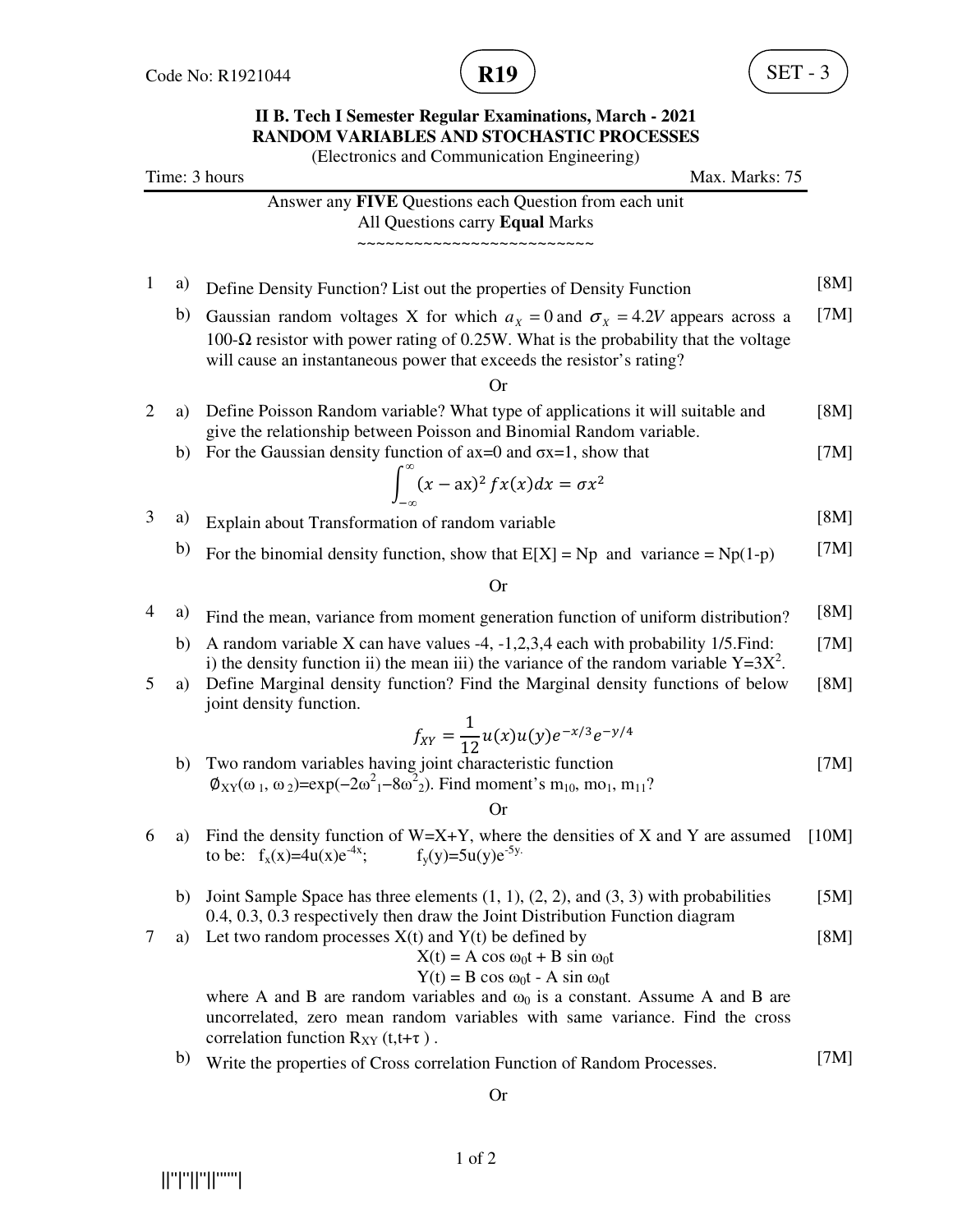|    |    | $SET - 3$<br><b>R19</b><br>Code No: R1921044                                                                                       |               |
|----|----|------------------------------------------------------------------------------------------------------------------------------------|---------------|
| 8  | a) | What is strict-sense stationary random process and explain with example.                                                           | [8M]          |
|    | b) | What is Cross- Correlation Function and explain its Properties.                                                                    | [7 $M$ ]      |
| 9  | a) | Write the properties of power density spectrum.                                                                                    |               |
|    | b) | If X(t) is a stationary process, find the power spectrum of $Y(t) = A_0 + B_0 X(t)$ in                                             | [8M]          |
|    |    | term of the power spectrum of $X(t)$ if $A_0$ and $B_0$ are real constants.                                                        |               |
|    |    | $\alpha$                                                                                                                           | [7 $M$ ]      |
| 10 | a) | Explain Band-Limited Processes with Properties.                                                                                    | [7 $M$ ]      |
|    |    | 1) $T(XZ/\lambda + 1 - 1)$ , $T(XZ/\lambda + 1 - 1)$ , $T(XZ/\lambda + 1 - 1)$ , $T(XZ/\lambda + 1 - 1)$ , $T(XZ/\lambda + 1 - 1)$ | <b>FOR 41</b> |

b) If X(t) is band limited process such that  $S_{xx}(\omega) = 0$ , when  $|\omega| > \sigma$ , prove that  $2[R_{xx}(0) - R_{xx}(\tau)] \leq \sigma^2 \tau^2 R_{xx}(0)$ . [8M]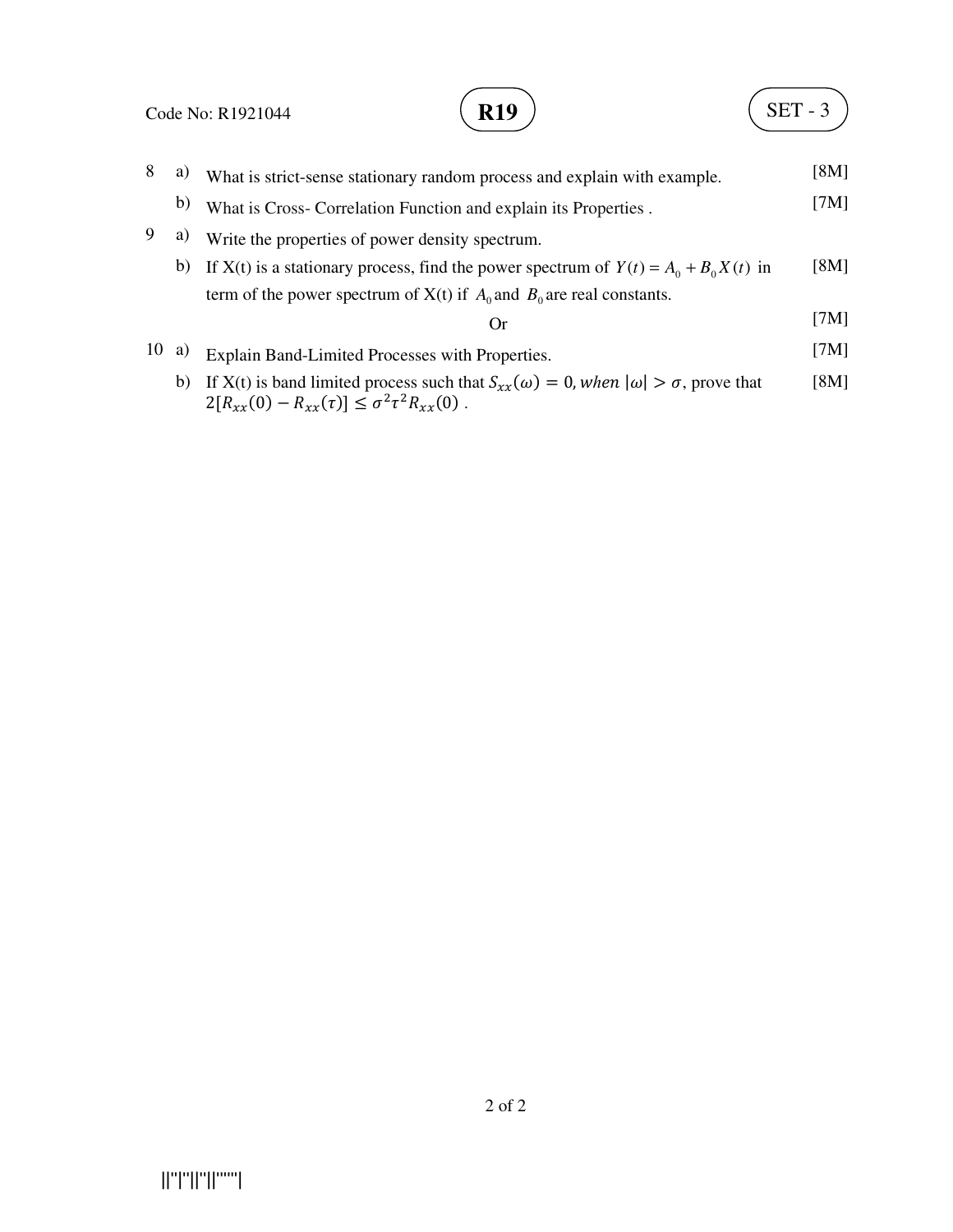

(Electronics and Communication Engineering)

Time: 3 hours Max. Marks: 75 Answer any **FIVE** Questions each Question from each unit All Questions carry **Equal** Marks ~~~~~~~~~~~~~~~~~~~~~~~~~ 1 a) Define Random variable? Write the conditions for a function to be random variable  $[6M]$ b) A random voltage can have any value defined by the set 'S' =  $\{a \le s \le b\}$ . quantizer, divides S into 6 equal-sized contiguous subsets and generates random variable X having values  $\{-4, -2, 0, 2, 4, 6\}$ . Each value of X is earned to the midpoint of the subset of 'S' from which it is mapped i) Sketch the sample space and the mapping to the line that defines the values of X ii) Find a and b? [9M] Or 2 a) Explain about Gaussian random variable [8M] b) A Gaussian random variable X has  $a_x = 2$ , and  $\sigma_x = 2$ i. Find  $P\{X > 1.0\}$ ii. Find  $P{X ≤ -1.0}$ [7M] 3 a) A random variable X has a probability density  $(x) = \begin{cases} (1/2) \cos(x) \\ 0 \end{cases}$  $\overline{\mathfrak{l}}$ ∤  $\int (1/2) \cos (x)$   $-\pi/2 < x <$  $\mathcal{L}_x(x) = \begin{cases} 0 & \text{if } x \neq 0 \\ 0 & \text{elsewhere in } x. \end{cases}$  $(1/2)\cos(x)$   $-\pi/2 < x < \pi/2$ *elsewhere in x*  $f_{\rm x}(x) = \begin{cases} (1/2) \cos(x) & -\pi/2 < x < \pi \\ 0 & \sin(x) \end{cases}$ Find the mean value of the function on  $g(X) = 4X^2$ [8M] b) Let X be a Poisson random variable then find out its mean and variance [7M] Or 4 a) Find the expected value of the function  $g(X) = X^3$  where X is a random variable defined by the density  $(x) = \left(\frac{1}{2}\right) u (x) \exp(-x/2).$ [8M] b) State and prove Chebchev's inequality? [7M] 5 a) For two random variables X and Y  $f_{X,Y}(x, y) = 0.15 \delta(x+1) \delta(y) + 0.1 \delta(x) \delta(y) + 0.1 \delta(x)$  $\delta (y - 2) + 0.4 \delta (x - 1) \delta (y + 2) +$  $0.2 \delta (x-1) \delta (y-1) + 0.5 \delta (x-1) \delta (y-3).$ Find the correlation coefficients of X and Y [8M] b) Gaussian random variables X and Y have first and second order moments  $m_{10}$ = 1.1,  $m_{20} = 1.16$ ,  $m_{01} = 1.5$ ,  $m_{02} = 2.89$ ,  $R_{XY} = -1.724$  find  $C_{XY}$  and  $\rho$ ? [7M] Or  $f_x(x) = \left(\frac{1}{2}\right)u(x) \exp\left(-x\right)$  $\left(\frac{1}{1}\right)$ l ſ =

||''|''||''||''''''|